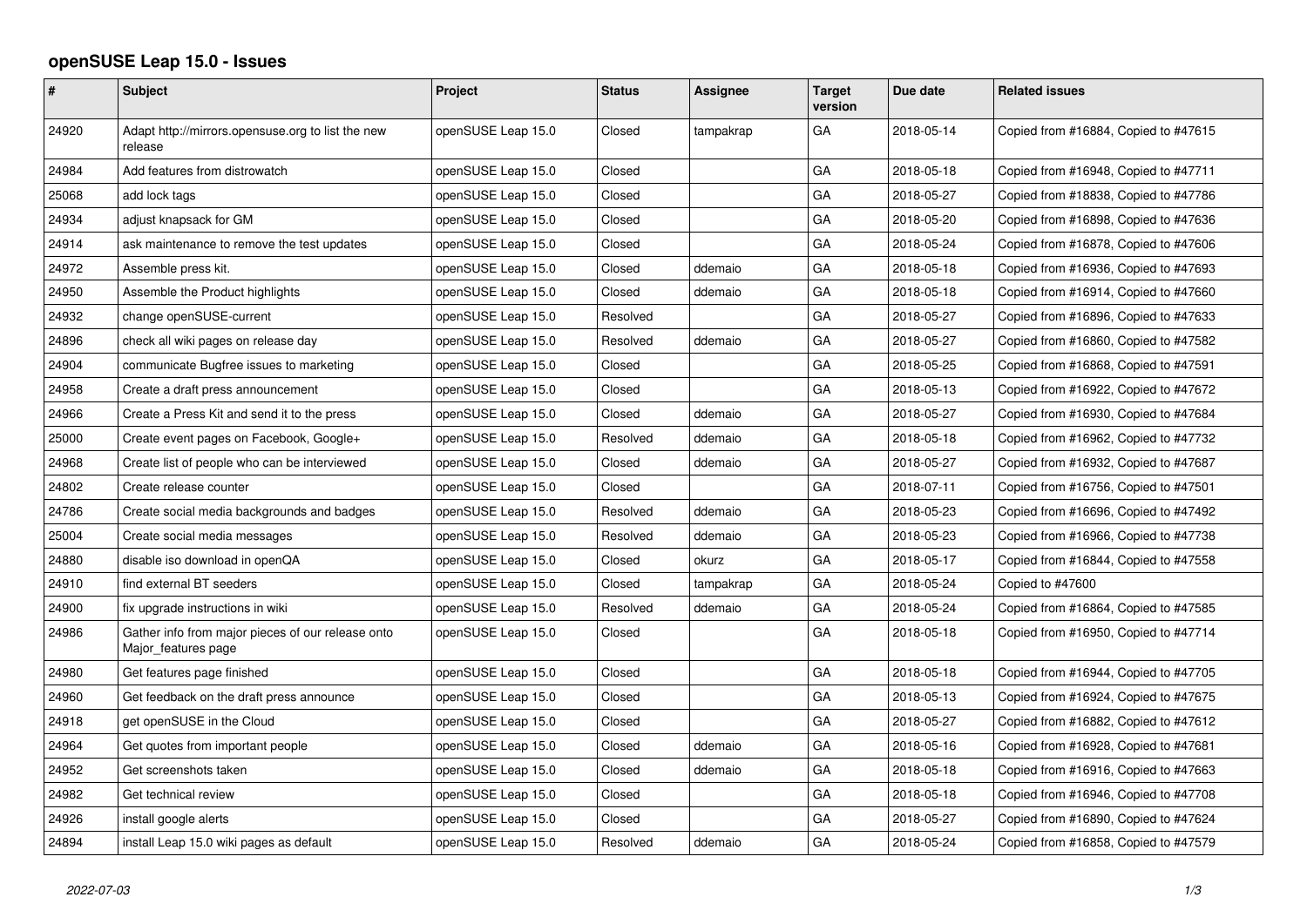| $\vert$ # | Subject                                                                              | Project            | <b>Status</b> | <b>Assignee</b> | <b>Target</b><br>version | Due date   | <b>Related issues</b>                |
|-----------|--------------------------------------------------------------------------------------|--------------------|---------------|-----------------|--------------------------|------------|--------------------------------------|
| 24962     | Let our PR Agencies have one last look at the<br>announcement                        | openSUSE Leap 15.0 | Closed        | ddemaio         | GA                       | 2018-05-18 | Copied from #16926, Copied to #47678 |
| 24928     | make GM images available                                                             | openSUSE Leap 15.0 | Closed        |                 | GA                       | 2018-05-20 | Copied from #16892, Copied to #47627 |
| 25006     | Make sure we have the right people prepared to send<br>out the social media messages | openSUSE Leap 15.0 | Resolved      | ddemaio         | GA                       | 2018-05-23 | Copied from #16968, Copied to #47741 |
| 24906     | marketing brainstorm session                                                         | openSUSE Leap 15.0 | Resolved      | ddemaio         | GA                       | 2018-05-04 | Copied from #16870, Copied to #47594 |
| 24978     | Move Major Features to feature guide page                                            | openSUSE Leap 15.0 | Closed        |                 | GA                       | 2018-05-18 | Copied from #16942, Copied to #47702 |
| 24890     | move previous release to archive                                                     | openSUSE Leap 15.0 | Resolved      | ddemaio         | GA                       | 2018-05-24 | Copied from #16854, Copied to #47573 |
| 24938     | notify mirror admins                                                                 | openSUSE Leap 15.0 | Closed        |                 | GA                       | 2018-05-20 | Copied from #16902, Copied to #47642 |
| 25056     | notify studio team about Bugfree                                                     | openSUSE Leap 15.0 | Closed        |                 | GA                       | 2018-05-23 | Copied from #17022, Copied to #47780 |
| 24922     | Publish an article asking people to help promote the<br>upcoming release.            | openSUSE Leap 15.0 | Resolved      | ddemaio         | GA                       | 2018-04-07 | Copied from #16886, Copied to #47618 |
| 24902     | publish docu                                                                         | openSUSE Leap 15.0 | Closed        |                 | GA                       | 2018-05-27 | Copied from #16866, Copied to #47588 |
| 24948     | Release Announcement                                                                 | openSUSE Leap 15.0 | Closed        |                 | GA                       | 2018-05-27 | Copied from #16912, Copied to #47657 |
| 24994     | <b>Release Parties</b>                                                               | openSUSE Leap 15.0 | Resolved      | ddemaio         | GA                       | 2018-05-18 | Copied from #16956, Copied to #47723 |
| 25002     | release party poster                                                                 | openSUSE Leap 15.0 | Resolved      | ddemaio         | GA                       | 2018-05-18 | Copied from #16964, Copied to #47735 |
| 24908     | remind opensuse.org admins of release                                                | openSUSE Leap 15.0 | Closed        |                 | GA                       | 2018-05-23 | Copied from #16872, Copied to #47597 |
| 24942     | request new box image and link                                                       | openSUSE Leap 15.0 | Closed        | bmwiedemann     | GA                       | 2018-05-25 | Copied from #16906, Copied to #47648 |
| 25098     | send announcement to opensuse-announce                                               | openSUSE Leap 15.0 | Closed        |                 | GA                       | 2018-05-25 | Copied from #20802, Copied to #47813 |
| 24974     | send press kit                                                                       | openSUSE Leap 15.0 | Closed        | ddemaio         | GA                       | 2018-05-20 | Copied from #16938, Copied to #47696 |
| 25084     | set attribute to reject requests                                                     | openSUSE Leap 15.0 | Closed        | Inussel         | GA                       | 2018-05-20 | Copied from #20372, Copied to #47795 |
| 24936     | set up update-test project                                                           | openSUSE Leap 15.0 | Resolved      |                 | GA                       | 2018-04-11 | Copied from #16900, Copied to #47639 |
| 24940     | shop.opensuse.org                                                                    | openSUSE Leap 15.0 | Closed        |                 | GA                       | 2018-05-25 | Copied from #16904, Copied to #47645 |
| 24784     | Social media marketing                                                               | openSUSE Leap 15.0 | Resolved      | ddemaio         | GA                       | 2018-05-23 | Copied from #16694, Copied to #47489 |
| 24992     | software.opensuse.org                                                                | openSUSE Leap 15.0 | Closed        |                 | GA                       | 2018-05-27 | Copied from #16954, Copied to #47720 |
| 24930     | Switch count down to hourly rendering                                                | openSUSE Leap 15.0 | Closed        |                 | GA                       | 2018-05-27 | Copied from #16894, Copied to #47630 |
| 24912     | sync the release to the mirrors                                                      | openSUSE Leap 15.0 | Closed        |                 | GA                       | 2018-05-20 | Copied from #16876                   |
| 24916     | tell maintenance&security about Bugfree                                              | openSUSE Leap 15.0 | Closed        |                 | GA                       | 2018-05-20 | Copied from #16880, Copied to #47609 |
| 24988     | translate release announcement                                                       | openSUSE Leap 15.0 | Closed        | ddemaio         | $\mathsf{GA}$            | 2018-05-20 | Copied from #16952, Copied to #47717 |
| 25008     | translate social media messages                                                      | openSUSE Leap 15.0 | Resolved      | ddemaio         | GA                       | 2018-05-23 | Copied from #16970, Copied to #47744 |
| 24888     | update opensuse wiki                                                                 | openSUSE Leap 15.0 | Closed        |                 | GA                       | 2018-05-27 | Copied from #16852, Copied to #47570 |
| 25058     | update release number in IRC channel topic                                           | openSUSE Leap 15.0 | Closed        |                 | GA                       | 2018-05-30 | Copied from #17024, Copied to #47783 |
| 24998     | Update release party wiki pages                                                      | openSUSE Leap 15.0 | Resolved      | ddemaio         | GA                       | 2018-05-18 | Copied from #16960, Copied to #47729 |